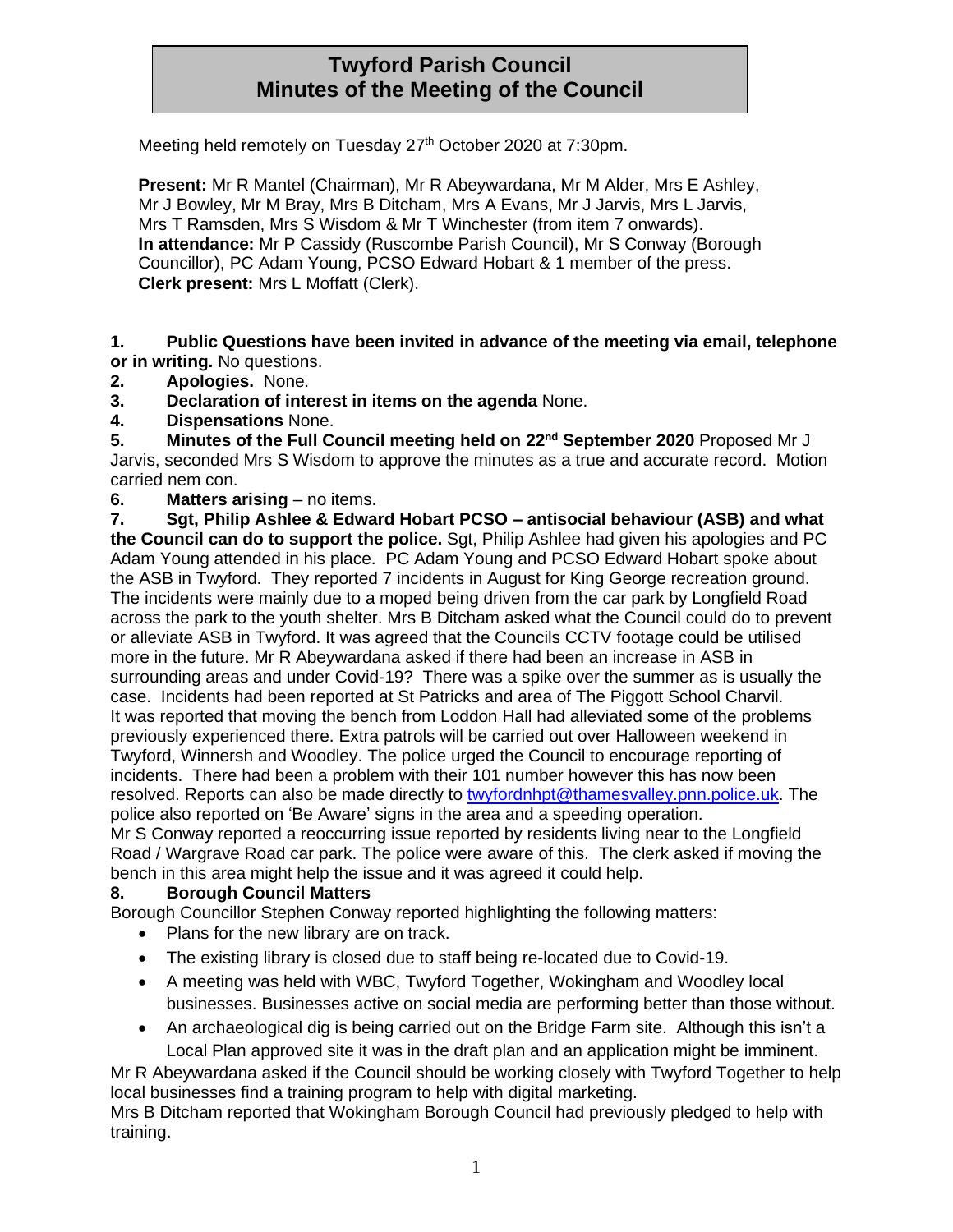Mr R Mantel asked if WBC were going to help with school meals over the holidays. Mr S Conway responded that it was something he was pursuing and felt that this should be done.

There were no reports from Mr L Ferris or Mr W Smith.

**9. Liaison with Ruscombe Parish Council** Mr P Cassidy reported. Ruscombe Parish Council invited Mr J Halsall to talk on future housing issues in the borough, changes to planning guidance and what they can do to oppose plans. They also discussed the new recycling bags which are due to be inttroduced.

Mrs L Jarvis, as TPC's representative with Ruscombe Parish Council, had no further report.

## **10. Reports and to receive any recommendations from committees**

10.1 Planning and Amenities Committee 06.10.20 & Neighbourhood plan Sub committee Mrs B Ditcham reported on the minutes highlighting items 6, 6.5, 6.6 & 10. She thanked those that had attended the White Paper consultation evening and reported that the Neighbourhood plan working group will meet virtually on Monday.

10.2 Parish Lands Committee 13.10.20

Mr J Bowley reported, highlighting items 7 & 9.

The committee **RECOMMEND to Full Council** £400 for London Road allotment tree works. Motion carried unanimously.

The committee **RECOMMEND to Full Council** £5,350 for the Green Prescription project. Motion carried nem con.

The committee **RECOMMEND to Full Council** £1,412.46 for the supply and installation of permanent goals at Stanlake Meadow. Motion carried unanimously.

The committee **RECOMMEND to Full Council** £1,051 to replace the Stephen Platt memorial bench. Motion carried nem con.

10.3 Finance and General Purposes Committee 20.10.20

Mr T Winchester reported.

The budget and capital statement to 30.09.20 was presented – noted.

The committee **RECOMMEND to Full Council** that correspondence and agendas are saved in the one drive folder and not sent by email. Motion carried nem con.

The committee **RECOMMEND to Full Council** approval of the 2021/22 meeting dates. Motion carried nem con.

The committee **RECOMMEND to Full Council** approval of the amended standing orders [Note: They now include the Neighbourhood Plan sub committee terms of reference and for the Finance committee to applying for grants and funding]. Motion carried unanimously.

The committee **RECOMMEND to Full Council** to make a grant to ARC of £1,000. Motion carried unanimously.

The committee **RECOMMEND to Full Council** to propose no change to the standing orders and not to limit the term of consecutive office years for Council Chairman and Vice Chairman. Following a lengthy discussion a vote was taken. 5 in favour, 5 against, 3 abstained. The Chairman used his casting vote for the situation to remain the same. Motion carried. Mrs Ditcham and Mr J Jarvis left the meeting.

#### **11. Other representatives reports**

11.1 Borough Parish Liaison Forum 19.10.20 (RM & JB) Mr R Mantel had attended and will circulate Woodley's energy saving report in due course. Other reports from the meeting were circulated with the agenda.

**12.** Code of conduct consultation – agreed to pass to the Finance committee.

### **13. Community Resilience program**

13.1 Twyforward Arts and Crafts festival 2020 – Mr R Abeywardana reported that the Round Table are holding a celebration event on 7<sup>th</sup> November and would like to include content from Twyforward - consideration is being made to GDPR and consent. It will be a facebook live event and will include a quiz and some clips from charities, live music etc.